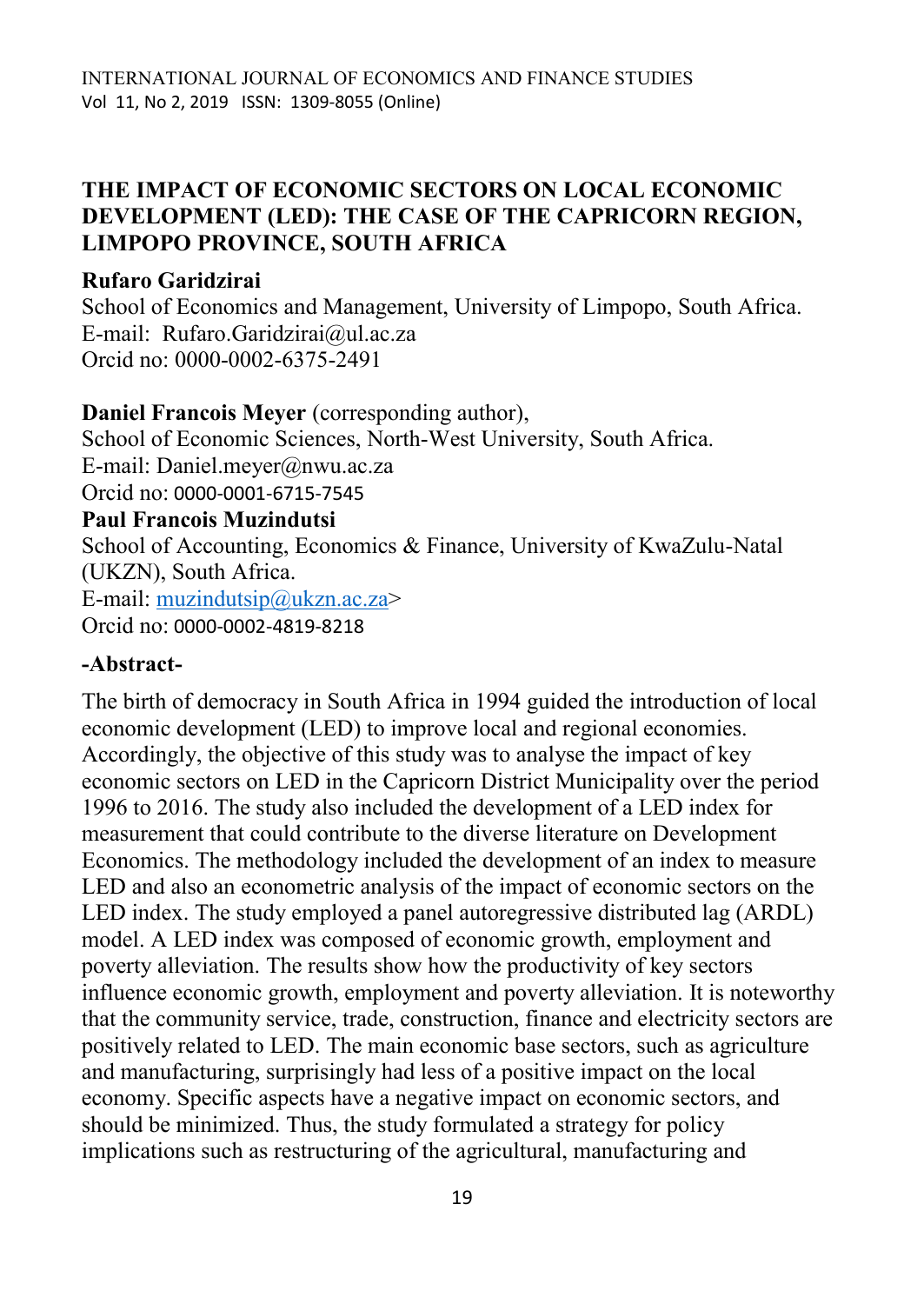infrastructural development sectors, ensuring capacity of all essential services, improving production methods, and investment in technical skills development. It was therefore be concluded that LED is a process and tool in improving local economic growth, employment and poverty alleviation. In light of this finding, key sectors need to play a significant role to improve local economic growth and employment, and alleviate poverty.

**Key Words**: ARDL model, Capricorn region, Economic sectors, LED, South Africa.

### **JEL Classification:** R11, R58.

# **1. INTRODUCTION**

The chronicle surrounding the economy of South Africa during the apartheid era finally came to an end after an extensive series of negotiations amongst political parties which led to the first-ever free elections. Consequently, the 1994 elections gave birth to democracy in South Africa (Nel, 2001). The apartheid regime's economic policies were deemed unfair because of race-based segregation. Nevertheless, the end of that system introduced the concept of local economic development (LED) in South Africa and was included in the functions of local government in Section 153 of the Constitution (RSA Constitution, 1996). This shifted the prerogative from the national to the local government, suggesting that societies and local governments have a duty in local development. By definition, LED is an economic process whereby government, private institutions and communities join to facilitate job creation, alleviate poverty and improve economic growth at the local level (Trousdale, 2005; World Bank, 2016). To achieve job creation, economic growth and poverty alleviation, all the institutional resources should be channelled to key economic sectors to enable economic development.

Despite the introduction of LED, high levels of poverty and unemployment have remained common to the majority of South Africans. This is exemplified by the statistic that the unemployment rate is recorded at approximately 26.7 percent (Stats SA, 2018). While the unemployment problem is common to South Africa as a whole, it is particularly dominant in the Limpopo province. Statistics South Africa (2018) identifies the province as one of the regions with the highest unemployment rates and low income. Within the province, the Capricorn District Municipality has the highest unemployment rate of 51 percent and 41 percent of people are living in poverty (Capricorn District Municipality, 2018). Thus, the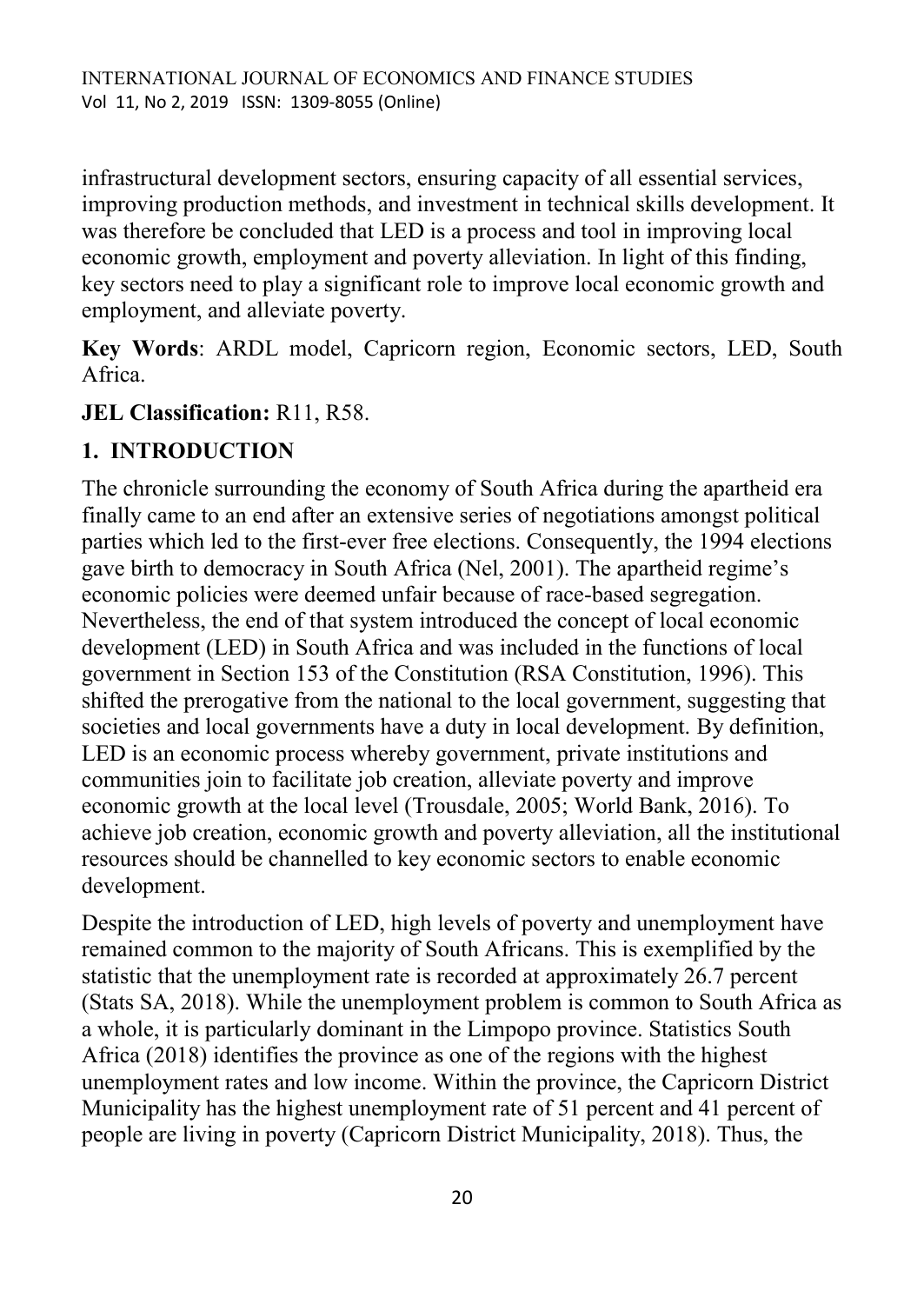amalgamation of high levels of poverty and unemployment has resulted in stagnant economic growth in the district. The average annual economic growth rate for the region is recorded at 0.5 percent and this has stalled economic development in the region (Global Insight, 2017).

Although stagnant economic growth and high levels of poverty and unemployment are prevalent in the abovementioned municipal region, the key economic sectors should act as catalysts for LED. There are a number of studies that have engaged in the relationship between LED and key sectors. For instance, Binns and Nel, (2002), Kirsten, Van Zyl and Vink, (2010), Nel (2005) & SALGA (2010) used interviews and surveys to investigate the impact of key economic sectors on LED in South Africa. The authors found that tourism, manufacturing, community service, mining, agriculture, trade, business and finance are the key sectors that contribute to local development. Mbeba (2005) pointed out that tourism is the primary contributor to job creation, economic growth and poverty alleviation, particularly in more rural regions. Furthermore, the Human Sciences Research Council (2003) used interviews to assess the impact of key economic sectors on LED. Results revealed that tourism, community service and agriculture were the major contributing sectors.

From the studies done on LED in South Africa, there is no agreement on which economic sectors really impacts most on LED. Some researchers list the number of projects, and some the number of people employed after completion of the project as the main contributors to LED (Machala, 2012; Nghonyana, 2011). This study employed a different methodology in the analysis of LED by developing a new LED measurement to capture development at the local and regional level in analysing key economic sectors promoting LED. Thus, the study tested the new LED measure and employed a panel Autoregressive Lag (ARDL) econometric model in analysing the relationship between LED and various sectors.

### **2. LITERATURE REVIEW**

The literature available on key economic sectors and LED offers a plethora of views on Development Economics. The information studied included theories and previous studies that link poverty, economic growth, employment and key economic sectors. The development theories that link key economic sectors and local economic development include: traditional theories, classical theories and location theories. The traditional theorists, including the  $18<sup>th</sup>$  century Scottish economist and moral philosopher (Smith, 1776), recommend the agricultural sector as the major contributing sector in economic development. It is still pivotal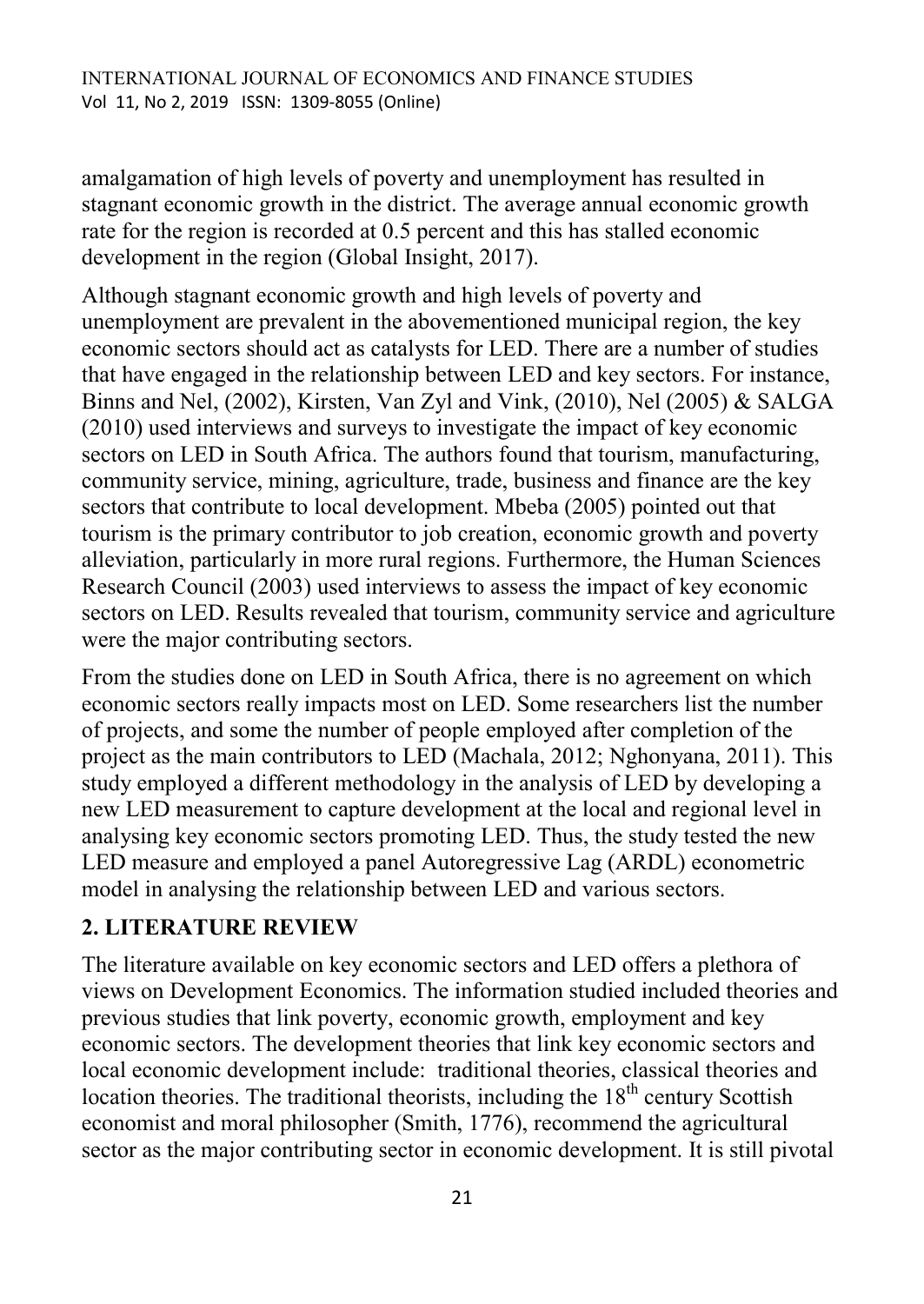for rural communities to engage in the agricultural sector. Every local municipality should develop agricultural projects for sustenance. This ought to be one of the many strategies to reduce the number of poor people in a region. When agriculture is undertaken on a large scale, it will create employment and improve the local economic growth (Sloman, 1994). In contrast to the abovementioned traditional theorists, the classical theorists of economic development deviate from the traditional theorists. In their structural change model, these theorists shift the emphasis from agricultural activities to modern sectors (Todaro & Smith, 2006). This implies that some of the factors of production should be moved from the primary sectors to modern sectors. The modern sectors include: the finance sector, the community service sector and the transport sector as well as the tourism sector, just to name a few (Dang & Pheng, 2015). The sectors mentioned are classified as the high-productivity, modern sectors. Thus, capital and labour should be shifted to the high-productivity sector for poverty alleviation, employment creation and improved economic growth. For local government to alleviate poverty, solve unemployment and improve economic growth, the modern sectors should be promoted to attract investment and accumulate capital in the region.

In addition, providing a different perspective on the theories supporting job creation and economic growth at the local level, the location theories specifically focus on the growth pole theory. The former was formulated by Perroux around the 1950s; he stated that local growth takes place in one place at a time, known as a growth point (Perroux, 1955). Growth will then spread out to different places, for instance if one sector improves significantly, all other sectors will eventually increase. Monsted (1974) further outlined that growth will occur in a sector where there is high interaction compared to other sectors. Generally, growth is experienced in sectors such as automobile, electronics, steel and agriculture (Garidzirai, 2017). Therefore, the growth of other industries means improved economic growth, employment and a reduction of poverty.

The impact of key economic sectors on LED cannot be isolated from the previous literature. Moreover, there is limited literature that makes a direct link between economic sectors and LED. However, a few studies focused on this phenomenon (Mogalakwena Local Municipality, 2006; Musakwa, 2009; Nel & Binns, 2003; Notre Europe, 2011; Pedrana, 2013; Triegaardt, 2014; Valdes & Foster, 2005). For instance, Pedrana (2013) conducted a study in Europe to investigate the impact of tourism on LED in 2012. The study used the Pike, Pose and Tomaney (2006) development model and found that tourism makes a positive impact on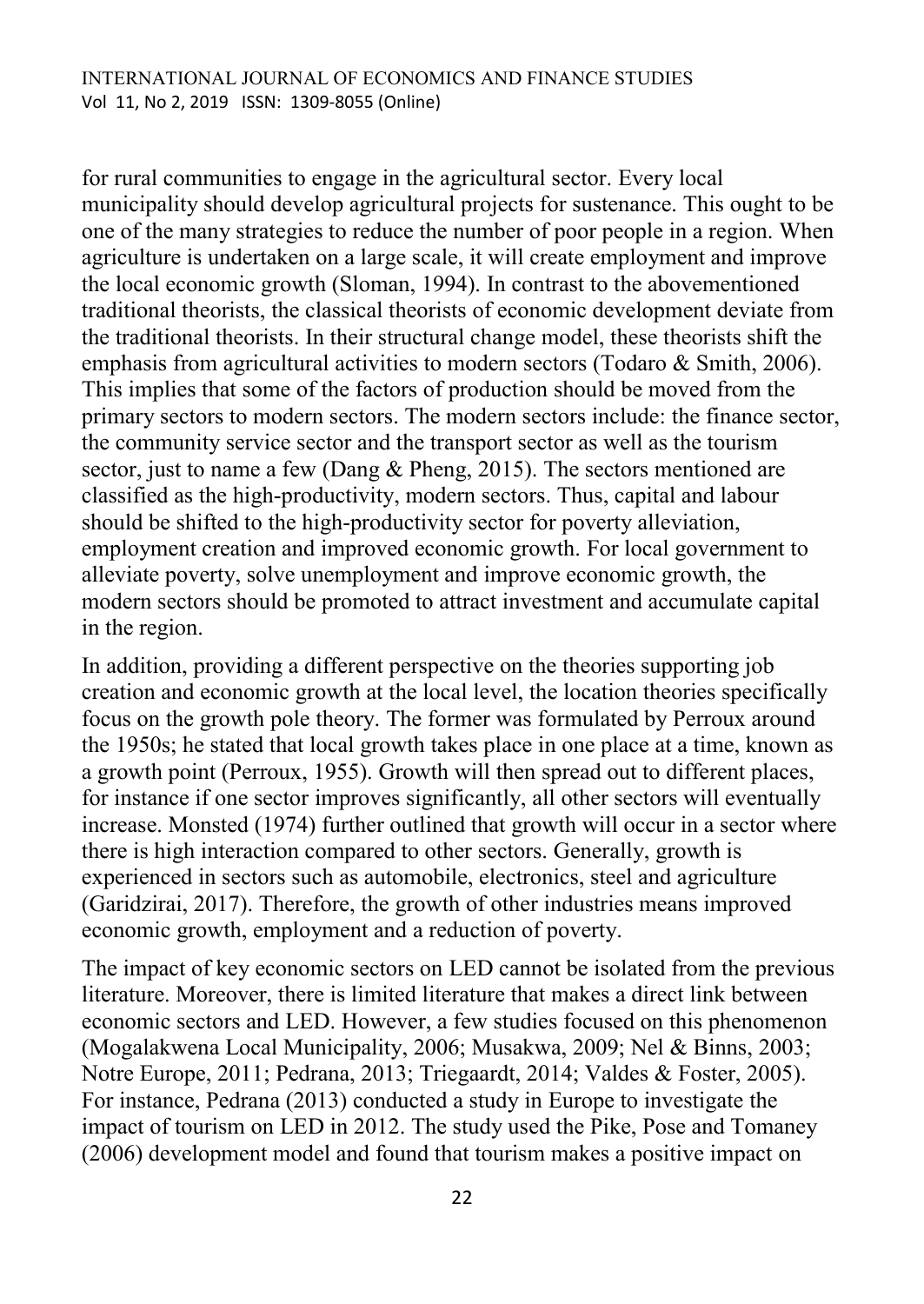LED. Valdes and Foster (2005) obtained conflicting results and they used a survey to investigate the impact of key economic sectors on poverty. The study revealed that agriculture does contribute to poverty alleviation. However, it is important to note that the two authors concluded that agriculture alone cannot sustain economic development.

To further the Valdes and Foster (2005) idea, a research institute, Notre Europe (2011) conducted a survey in Ireland on how to improve LED using a theoretical model. The results of the study revealed that the service sector, transport sector and community service sector contribute significantly to LED. Later on, the same study was conducted by the International Labour Organisation (2015) in Bangladesh. The study utilised a different approach by using a desktop analysis and found that trade, agriculture, tourism and forestry and fisheries all promoted LED.

In South Africa, Triegaardt (2014) using interviews and surveys, investigated local economic sectors to determine which sector contributes most to LED. The author found tourism to be the sector that contributed most to LED. On the other hand, the Mogalakwena Local Municipality (2006) used a Local Economic Potential Analysis and found that the government sector and transport sector are the major contributors to employment in that region. The same study was conducted in the Molemole local Municipality (2006); it was discovered that the agricultural sector, finance, wholesale and retail sector were the major sectors influencing local development in that area. Various stakeholders in the public sector, the private sector and non-profit organisations investigated the key economic sectors in the Stellenbosch Municipality in 2006. The study aimed at formulating strategies for the improvement of these key economic sectors and activities. All these stakeholders collaborated to improve the services, tourism, agriculture, manufacturing and construction sectors in the region (Stellenbosch Municipality, 2008).

The South Africa LED literature has grown over the past two decades. From the literature archive, most of the studies undertaken on LED were based on surveys, interviews and analysis of specific projects. Furthermore, the majority of these studies were national studies and just a few were local case studies. Relatively few studies were undertaken at the district level and the studies were more inclined to a qualitative approach than a quantitative approach. This study bridges this gap by providing a quantitative approach to the measurement of the relationship between the key economic sectors and LED.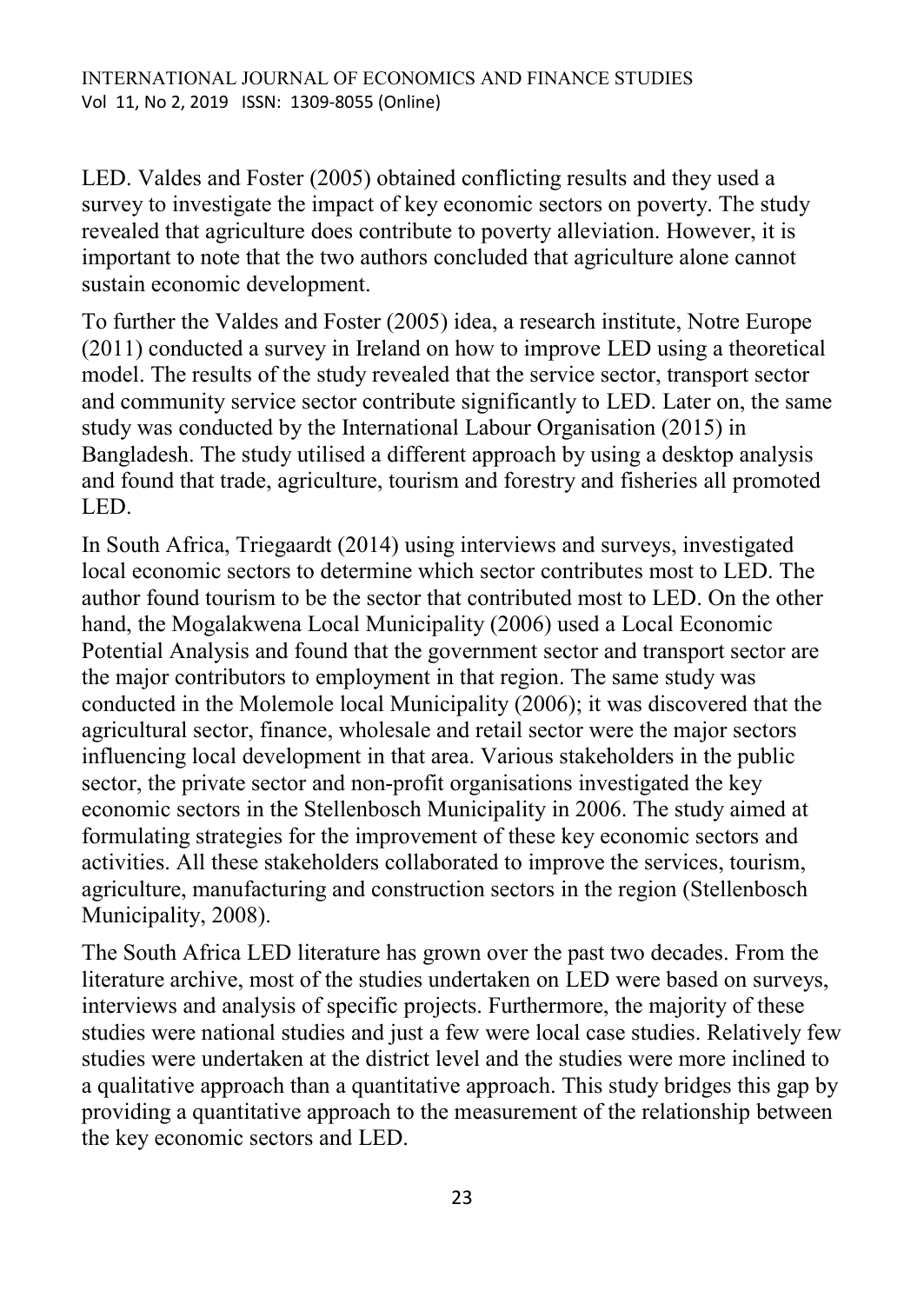### **3. RESEARCH METHODOLOGY**

The study employed a quantitative approach to investigate the impact of key economic sectors on LED in the Capricorn region situated in Limpopo Province. The study used data from the Global Insight (2017) to investigate key economic sectors promoting LED. The data consists of four cross-sectional dimensions: four local municipalities and twenty time-series dimensions, allowing for eighty observations. Panel data analysis was chosen because it provides more precise results of parameters (Heckman, Ichimura & Todd, 1998; Hsiao, 2006). The study appraised the productivity of LED and key economic sectors. LED was used as the dependent variable while productivity of key economic sectors was used as the independent variables. The LED measurement included: economic growth, employment and poverty alleviation. These three variables were chosen to measure LED because this is in line with the definition of LED (Meyer, 2016; World Bank, 2005). Meyer (2016) defined an LED index (LEDI) as a measure of local development in a particular local area to capture its socio-economic aspects.

The first element of LEDI is economic growth. Economic growth is the total number of goods and services in the economy considering population of the region (Boulhol, De Serres & Molnar, 2008). It is measured by gross domestic product per capita. The second constituent is employment, which is defined as the total number of people in a region who are working in both the formal and informal sector (Belle & Bullock, 2011). The last element is poverty alleviation which is defined as the number of individuals in a region living above the poverty line or non-poor people (World Bank, 2015). The calculation of the LEDI is shown below in Equation (1)

# ∑ ................................................................................................................................(1)

Where  $X_{it}$  = Local Economic Development Index,  $_{it}$  i at time.

Equation (1) shows the LEDI computation. The computation is made up of three variables: economic growth, employment and poverty. Combined, these variables make one variable that is the LED Index (LEDI). The selection of the variables that measured LEDI are strongly linked to the LED definition, which relates to economic growth, poverty alleviation and employment (Rodríguez-Pose; Seduma, 2011; Tijmstra, 2005). There are other studies that have created indexes in development economics too, such as Notre (2011), Rives and Heaney (1995) and Victor (2010). These studies used variables such as income, employment, GDP,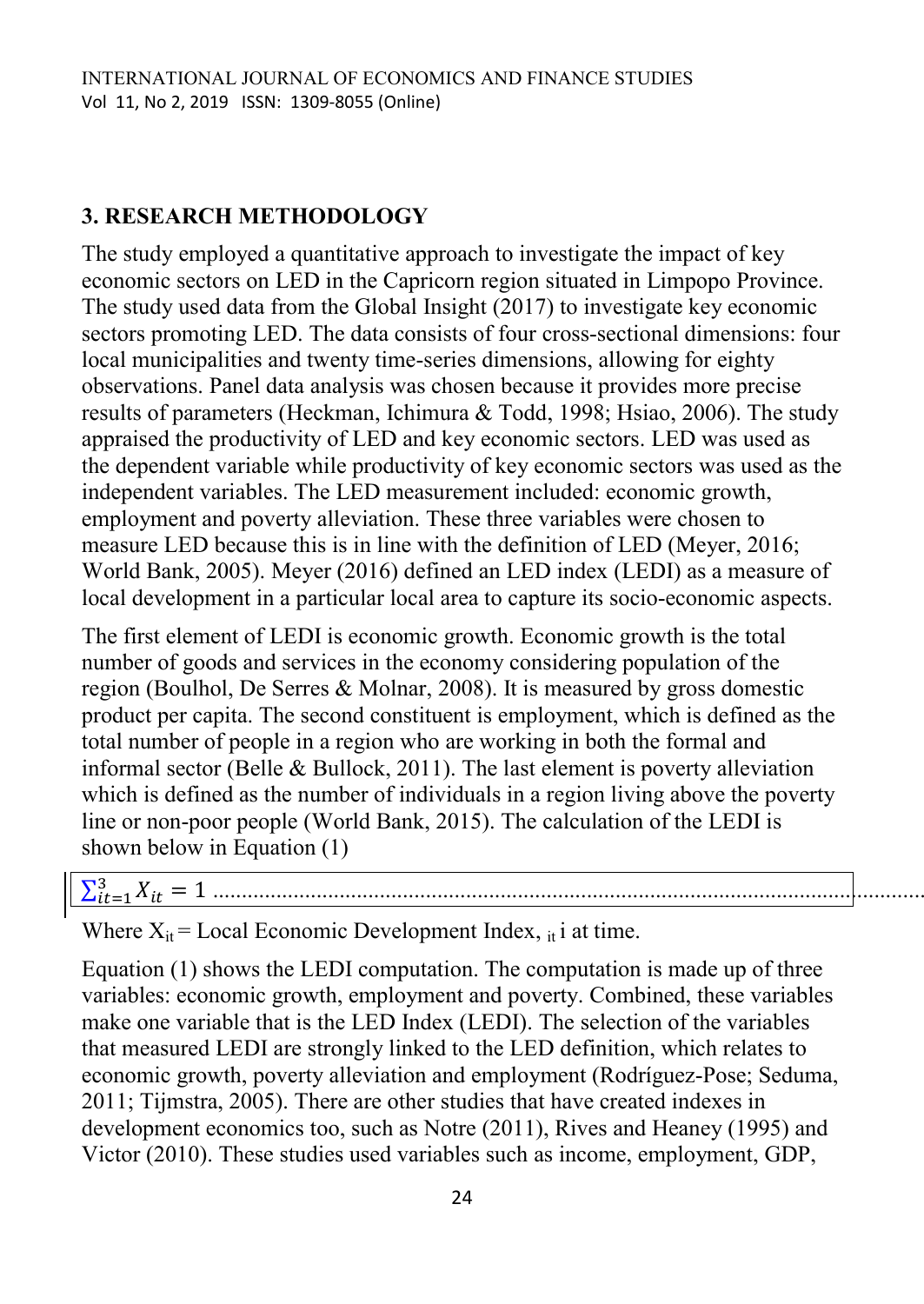small business, infrastructure development, education and population. The literature of composition of an index gives a consensus that an index should be composed of two or more variables. Therefore, this paper agrees with the literature and Equation (2) shows the mechanisms that were used to make up the LEDI measure.

# LEDIit = f ( ) ..................................................................................................(2)

Where LEDI it is the LED Index,  $X_{1it}$  is the economic growth (growth),  $X_{2it}$  is the employment (employ) and  $X_{3it}$  is poverty alleviation (non-poor). Equation (3) further shows the weights of the LEDI

# LEDIit =f( ) ..........................................................................(3)

It is conjectured that economic growth, employment and non-poverty rate are mechanisms of a single model. The study attached weights to each component of the LEDI. Economic growth was allocated a weight of 0.4 whereas employment and poverty alleviation were allocated weights of 0.3 each. Economic growth weighed more because mechanism is the first step to development. Furthermore, Krongkaew (2016) confirms that economic growth ultimately leads to employment and reduction of poverty. Thus, a region with good economic growth reduces the poverty rates and create more jobs. After the formulation the LEDI, the study pooled panel analysis and equation (4) shows the equation with economic sectors.

lnLEDI= f(lnComus, lnTrade, lnManufac, lnConstr, lnAgric, lnFinance, lnMining, lnTourism, lnElectr)......................................................................................................................(4)

Where lnLEDI represents log of LEDI, lnComus is the log of productivity in the community service, lnTrade is the log productivity in trade, lnManufac is the log of productivity in manufacturing, lnConstr is the log of productivity in construction, lnAgric is the log of productivity in agriculture, lnFinance is the log of productivity in finance, lnElectricity is the log of productivity in electricity, lnTourism is the log of productivity tourism, and lnMining is the log of productivity mining. The variables in this study are all converted to logarithm form. The logging of variables is a vital process as it eliminates misspecification and heteroscedasticity problems (Mongale, 2012). Furthermore, it allowed the use of percentages in the analysis of the relationships.

The estimation of results includes: panel unit root testing, panel ARDL model and cross-dependency tests. The unit root test is the first step of the estimation of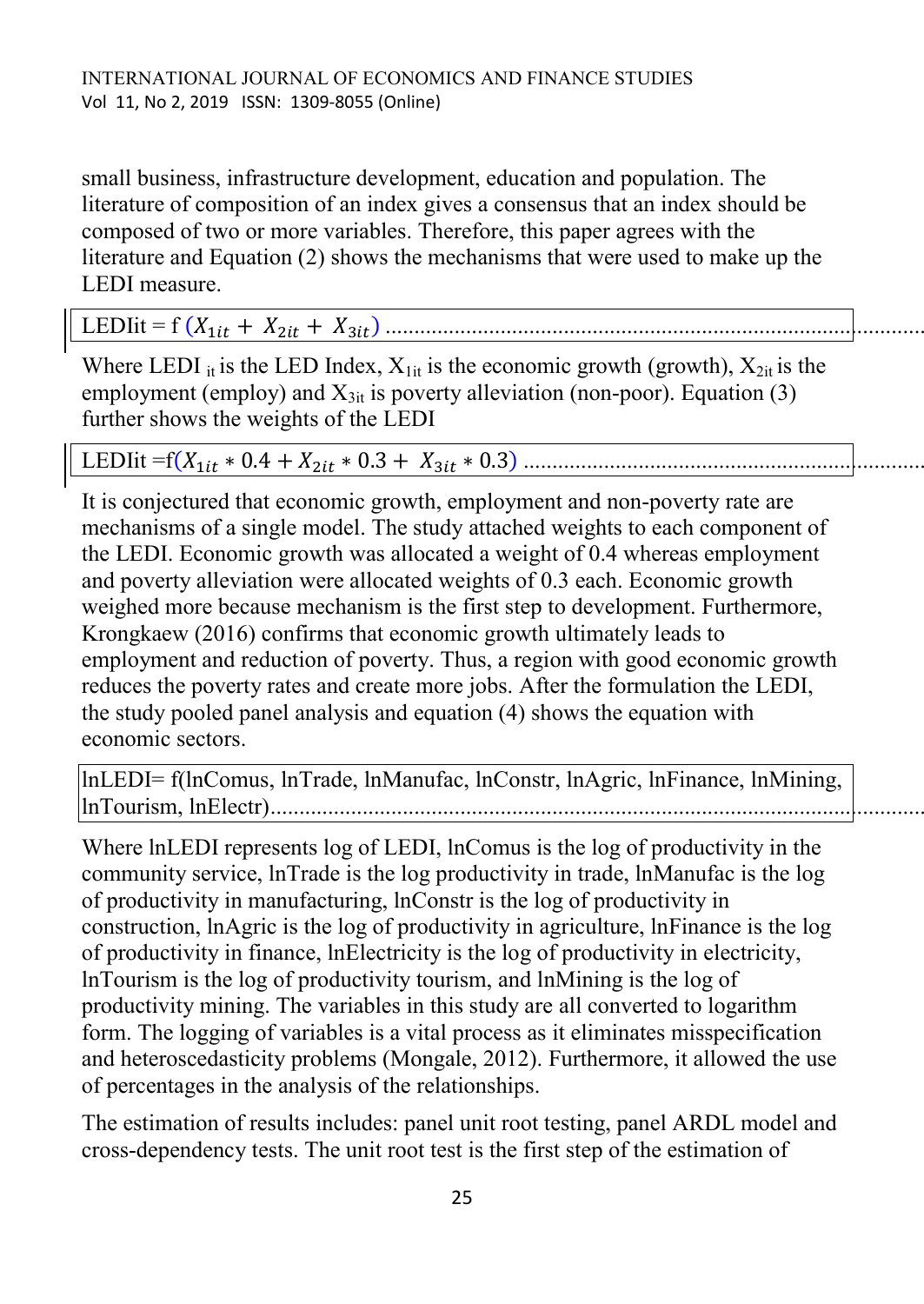results to check the statistical properties of the variables: stationary or nonstationary. For panel data, the Levin, Lin and Chu (2002), Breitung (2000), Perasan and Shin (1998), Maddala and Wu (1999) and Hadri (2000) were recommended by the literature. Furthermore, the panel unit root tests outline the methodology to be used for the rest of the study. For instance, if the variables are all stationary at levels, a panel regression may be used. In the event that the variables are mixed, stationary at level and first difference, the panel ARDL method may be used. After the unit root tests were performed, the study further outlined the method of estimation used to analyse the impact of key economic sectors on LEDI. A panel ARDL model was chosen as it allows variables that are of a mixed order. Furthermore, the panel ARDL allows a researcher to analyse both the short-run and long-run. The model estimation is shown in equation (5):

 $\Delta lnLEDI_{i,t} = \emptyset_i (lnLEDI_{i-t} - \beta_i X_{i,t-i}) + \sum_{i=1}^{p-1} \gamma_i$ j  $^i_i\Delta$  (  $l$  $\sum_{i=0}^{q-1} \delta$ ( ) ........................................................................................................(5)

Where lnLEDI is the Local Economic Development Index (LEDI) proxy,  $X = all$ the key economic sectors in the Capricorn District Municipality, while δ and γ stand for short-run coefficients of dependent and independent variables, respectively. The subscripts i and t stand for cross-section and time respectively, β stands for long-run coefficients, while u stands for fixed effect and e is the error term.

# **4. EMPIRICAL RESULTS AND DISCUSSION**

This section presents the results of the study with regard to: the panel unit root test, the panel ARDL model and the cross dependency test. Thus, the next section discusses the panel unit root test results which are presented in Table 1. The LLC, IPS, ADF and PP method demonstrates that p-value of lnAgric is less than 0.05. Since the null hypothesis confirms non-stationarity, therefore the null hypothesis is rejected at 0.05 significance level. As a result, lnAgric is stationary at levels or integrated of order 1(0). All other variables were found to be not stationary at levels, but stationary at first difference.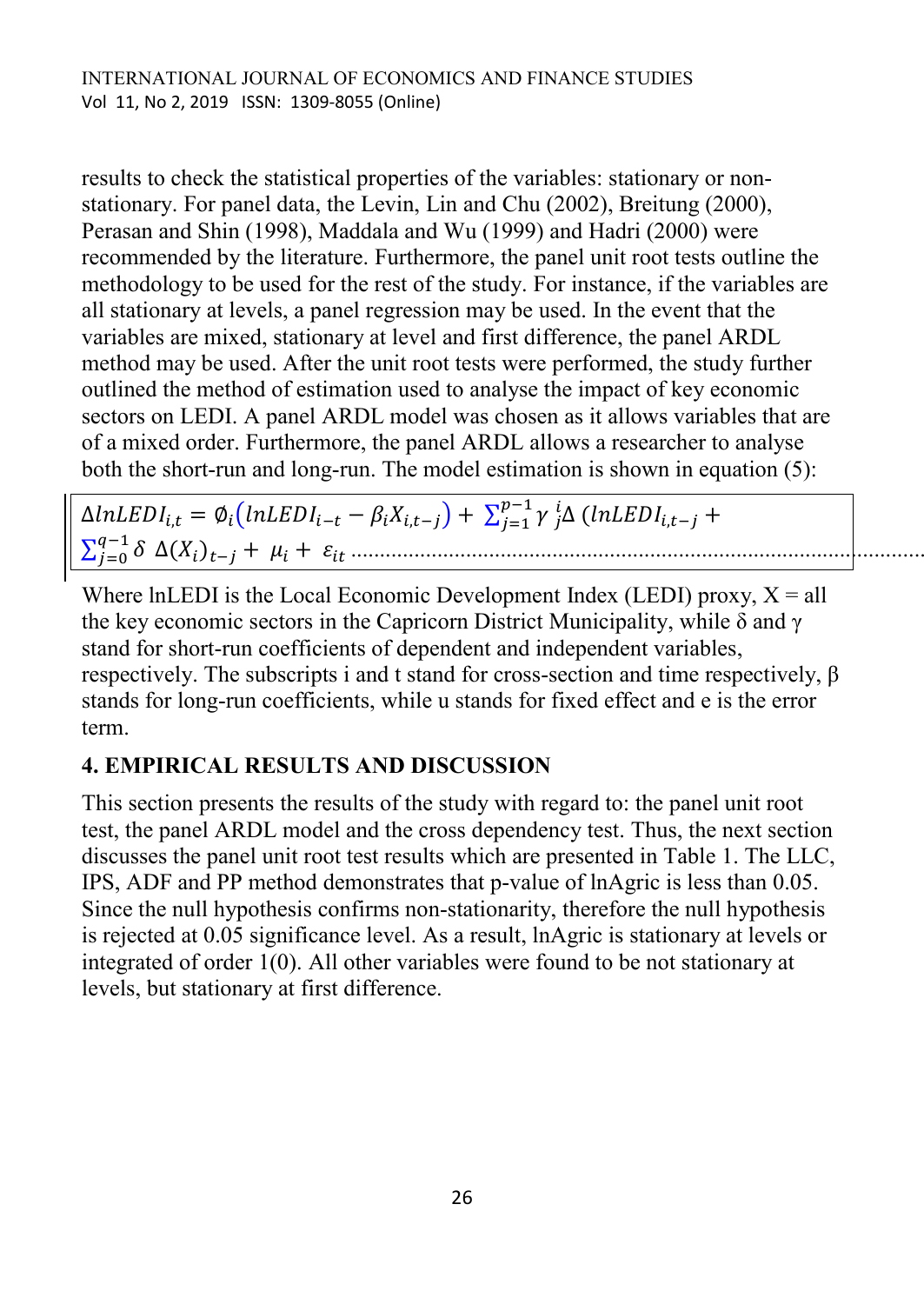| <b>Variables</b> | Level $\&$<br><b>Difference</b> | <b>LLC</b> | <b>IPS</b> | ADF    | Fisher/P | <b>Decision</b> |
|------------------|---------------------------------|------------|------------|--------|----------|-----------------|
| LnAgric          | Level                           | 0.0004     | 0.0179     | 0.0131 | 0.0053   | 1(0)            |
| LnComus          | Level                           | 0.6830     | 0.9723     | 0.8838 | 0.9199   | 1(1)            |
|                  | 1st difference                  | 0.0000     | 0.0000     | 0.0000 | 0.0000   |                 |
| LnConstr         | Level                           | 0.9175     | 0.9929     | 0.9780 | 0.9601   | 1(1)            |
|                  | 1st difference                  | 0.0437     | 0.0000     | 0.0000 | 0.0001   |                 |
| <b>InElectr</b>  | Level                           | 0.0697     | 0.7469     | 0.6112 | 0.6201   | 1(1)            |
|                  | 1st difference                  | 0.0000     | 0.0004     | 0.0010 | 0.0001   |                 |
| <b>InFinance</b> | Level                           | 0.6964     | 0.9596     | 0.6766 | 0.7859   |                 |
|                  | 1st difference                  | 0.0023     | 0.0047     | 0.0122 | 0.0115   | 1(1)            |
| <b>lnManufac</b> | Level                           | 0.2365     | 0.9129     | 0.9102 | 0.7827   | 1(1)            |
|                  | 1st difference                  | 0.0000     | 0.0000     | 0.0000 | 0.0000   |                 |
| LnTrade          | Level                           | 0.1158     | 0.7332     | 0.4023 | 0.6653   | 1(1)            |
|                  | 1st difference                  | 0.0032     | 0.0000     | 0.0002 | 0.0493   |                 |
| LnLEDI           | Level                           | 0.2931     | 0.8192     | 0.8306 | 0.4903   | 1(1)            |
|                  | 1st difference                  | 0.0000     | 0.0000     | 0.0000 | 0.0000   |                 |

**Table 1: Panel unit root tests**

Source: Own compilation

Note:  $1(1)$  shows stationarity at first difference.

1(0) shows stationarity at levels.

Since the unit root test indicates a mixture of 1(0) and 1(1) variables, a panel ARDL model is estimated. The literature describes a panel ARDL model as a cointegration procedure, allowing for the estimation of both short-run and longrun relationships between key economic sectors and the LED index (LEDI). The results of the panel ARDL are shown in the long-run equation (Equation 6) and Table 2.

**Table 2: Local economic development long run analysis**

| <b>Variable</b>  | $\overline{\phantom{a}}$<br>Coefficient | <b>Probability</b> |
|------------------|-----------------------------------------|--------------------|
| LnComus          | 0.0157                                  | 0.6034             |
| LnTrade          | 0.4227                                  | $0.0000*$          |
| LnAgric          | $-0.0973$                               | $0.0000*$          |
| lnFinance        | 0.0231                                  | 0.3010             |
| <b>lnConstr</b>  | 0.0434                                  | $0.0033*$          |
| LnElectr         | 0.1688                                  | $0.0000*$          |
| <b>lnManufac</b> | $-0.4872$                               | $0.0000*$          |
|                  | 1.1553                                  | $0.0000*$          |

Source: Own compilation.

Note: \* indicates 1% significance.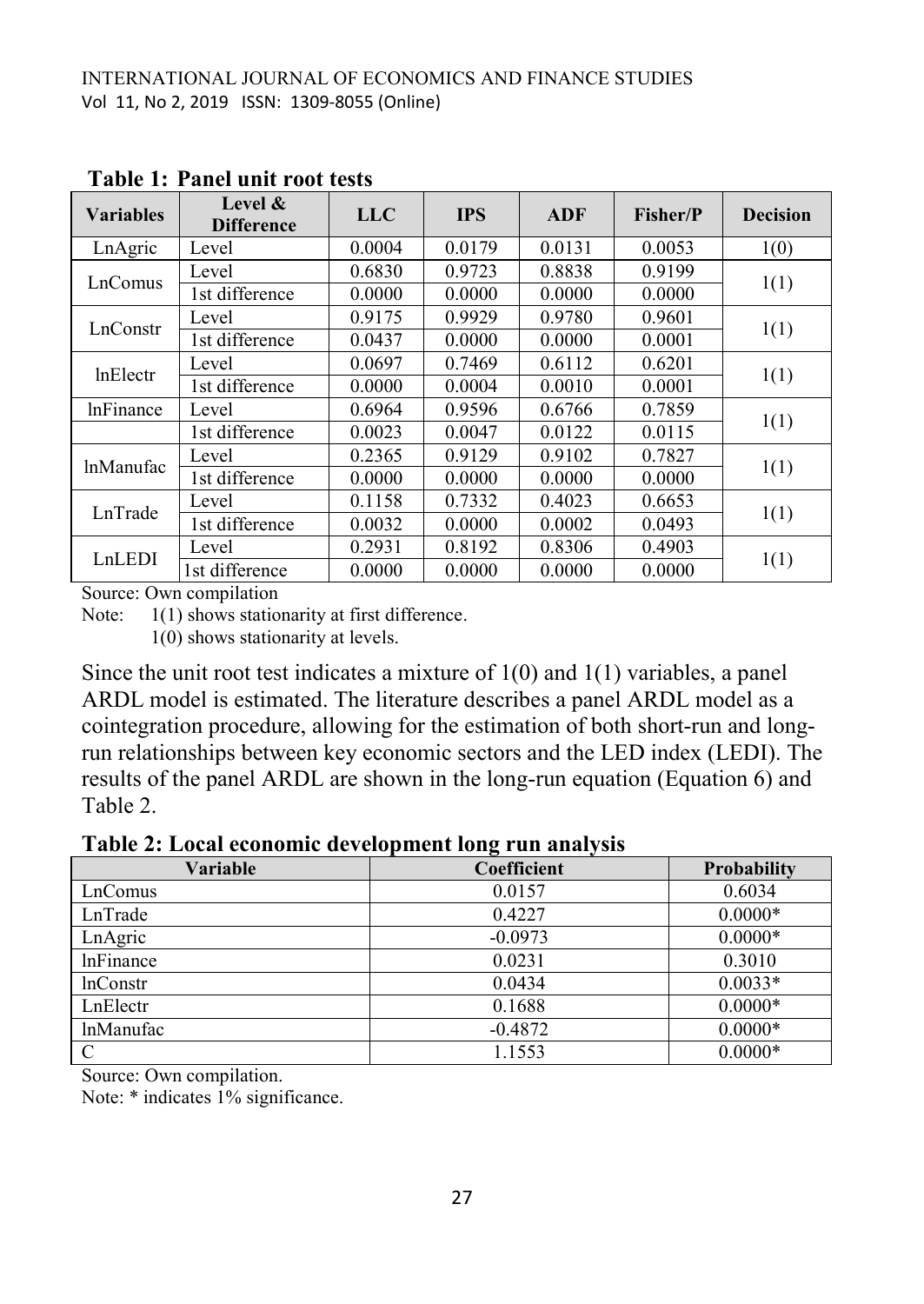In analysing the relationship between the LED index (LEDI) and key economic sectors, the following long-run equation (Equation (6)) was established with LEDI as the dependent variable:

**Local Economic Development (lnLEDI)** = 1.1553 + 0.0157lnComus + 0.4227 lnTrade -  $0.0973$ lnAgric + 0.0231lnFinance + 0.0434lnConstr + 0.1688lnElectr - 0.4872lnManufac...

The LEDI long-run Equation 6 was estimated using a lag structure of  $(2, 1, 1, 1, 1, 1)$ 1, 1, 1). The estimation was based on Akaike Information Criterion (AIC). The results from Table 2 and Equation (6), indicate that the productivity of the community service sector, trade sector, construction sector, the finance sector, electricity sector and LEDI are positively related. Thus, a one percent increase in the productivity of the above-mentioned sectors leads to an increase, according to the coefficients in Table 2, in LEDI in the region. These results are consistent with the export base theory and studies by Dang and Pheng, (2015) and Giordani, (2012). On the other hand, LEDI was found to be inversely related to the agriculture and manufacturing sector. An inverse relationship implies that a one percent increase in the productivity of the agriculture and manufacturing sectors leads to a decline in local development. It is important to note that similar conclusions were reached by Borooah (2003) and Van Rooyen (2007).

In the next section, the error correction model (ECM) is estimated to capture all the economic shocks on the dependent variable. Table 3 reports the results of the LEDI error correction model. The results indicate a short-run relationship in percentages by which the equilibrium can be restored in the upcoming period. The results reveal a negative error correction term of -0.6857 and a significant p-value of 0.0002, thus 69 percent of disequilibrium in the region will be restored in the upcoming period solely if the productivity of these sectors improves. Therefore, it takes about 1.45 (1/0.6857) years for LEDI to adjust to change in the productivity of the key sectors. Banerjee, Dolado and Mestre, (1998) mention that the higher the error correction term (ECT) the more stable the relationship between LEDI and key economic sectors in all the municipalities. In other words, the higher the ECT, the shorter the period for equilibrium to be restored. Five independent variables were statistically significant at one percent and five percent: agriculture sector, trade sector, construction sector and manufacturing and community service sector.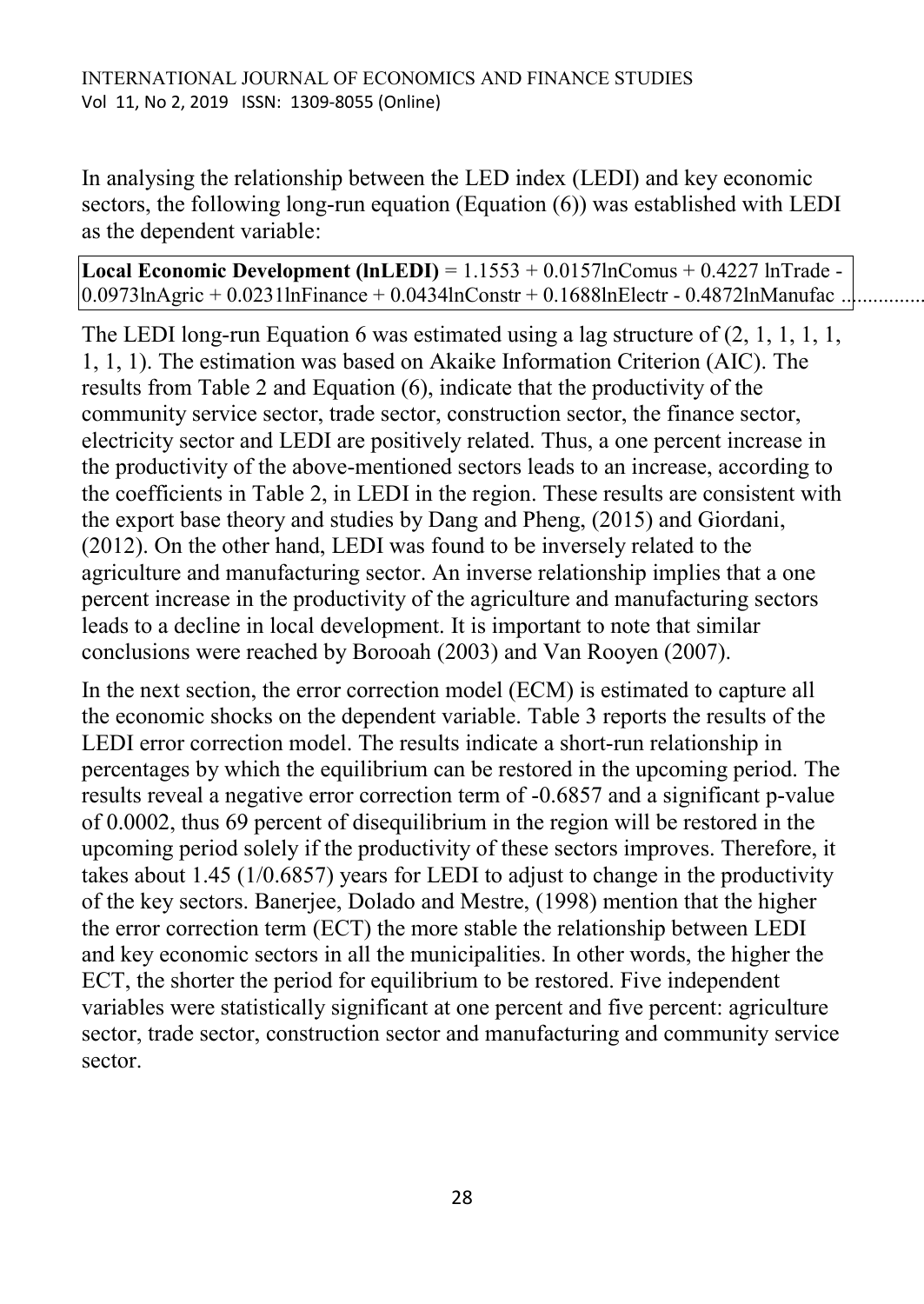| <b>Variable</b>  | Coefficient | <b>Probability</b> |
|------------------|-------------|--------------------|
| ECT              | $-0.6857$   | $0.0000*$          |
| LnComus          | 0.3249      | $0.0007*$          |
| LnTrade          | 0.1893      | $0.0000*$          |
| LnAgric          | 0.0639      | $0.0000*$          |
| <b>lnFinance</b> | $-0.0598$   | 0.4992             |
| LnConstr         | $-0.0803$   | $0.0157**$         |
| LnElectr         | $-0.0492$   | 0.3145             |
| <i>InManufac</i> | 0.0986      | $0.0000*$          |
| C                | 1.1553      | $0.0000*$          |
| @TREND           | 0.0119      | $0.0000*$          |

**Table 3: LEDI error correction model (ECM)**

Source: Own compilation.

Note: \*, \*\* indicates 1%, 5% significance respectively.

This study employed the cross-section dependency test to check for whether serial correlation had been achieved or whether the model had produced spurious results. The tests used the Breusch-Pagan Chi-Square, Pearson LM normal and the Pearson CD to test for cross dependence. Table 4 indicates the results of the crosssection dependency test. According to Table 4, the model is stable and did not produce any spurious results.

**Table 4: LEDI cross-sectional dependence index**

| <b>Test</b>              | Probability |  |  |
|--------------------------|-------------|--|--|
| Breusch-Pagan Chi-Square | 0.1373      |  |  |
| Pearson LM               | 0.9339      |  |  |
| Pearson CD               | 0.1545      |  |  |

Source: Own compilation

### **5. CONCLUSION AND RECOMMENDATIONS**

The main objective of this study was to examine the contribution of the key economic sectors on LED in the Capricorn region of Limpopo Province. The study used a panel ARDL model using data from Global Insight over the period 1994 to 2016. The study contributes to the existing literature on LED in the study region and in South Africa as a whole. The economic sectors are vehicles to achieve development in the region. Moreover, the LED index, as used in this study as a measure of LED, is envisaged to play a significant role in development economics methodology to measure development at the local and regional level. The results of the study have shown that trade, construction and electricity sectors have contributed significantly to LED in the Capricorn District Municipal region.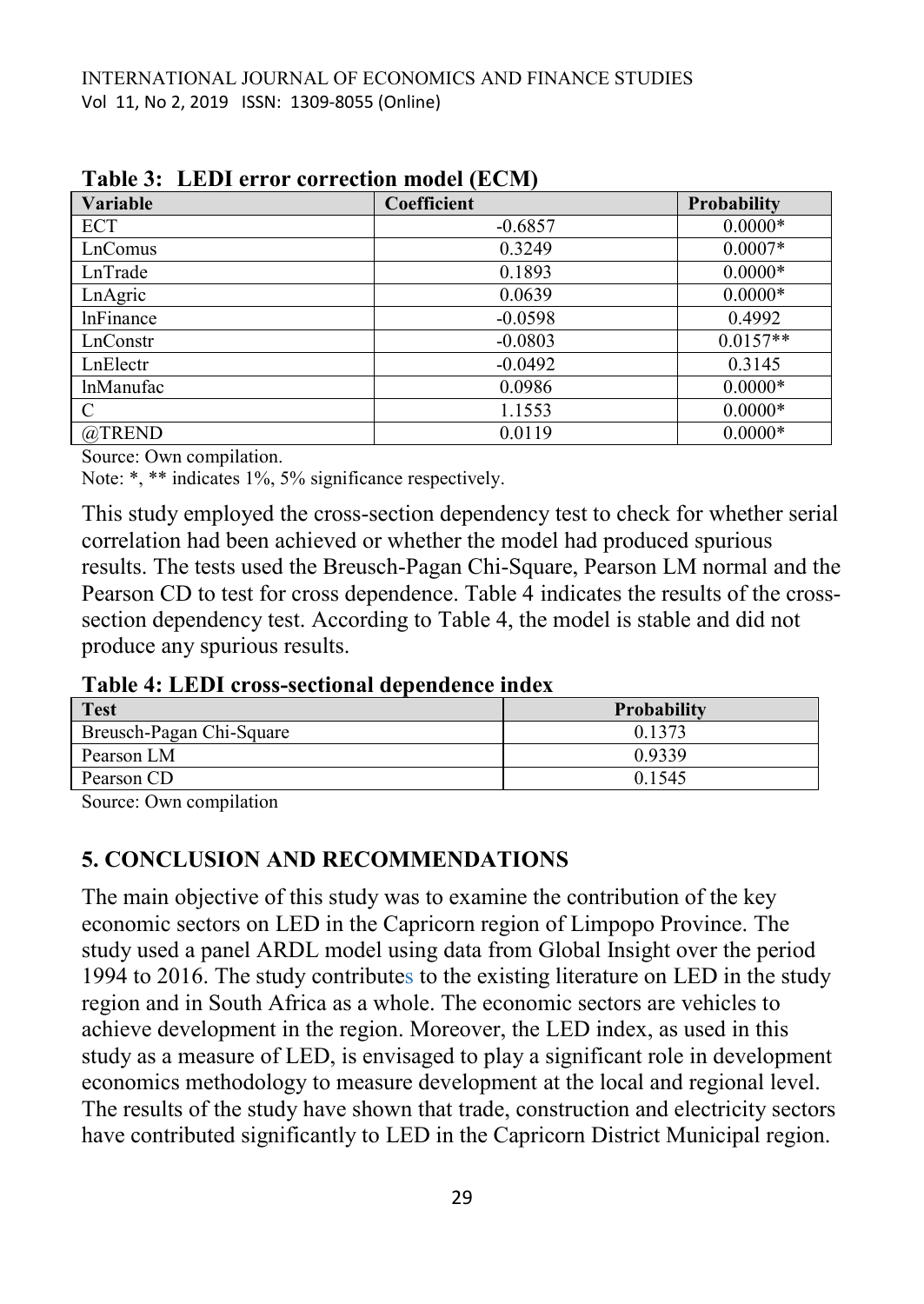Conversely, sectors such as agriculture, manufacturing, community service and the finance sector were lagging behind. This was caused by low productivity in these sectors as well as drought and inefficiency in the respective sectors. Therefore, the Capricorn District Municipality should develop drought resistant methods and restructure the agricultural sector for better productivity. Furthermore, the District municipality needs more community service projects which will create employment, reduce poverty and eventually improve economic growth.

# **REFERENCES**

Banerjee, A., Dolado, J. & Mestre, R. (1998). Error-correction mechanism tests for cointegration in a single‐equation framework. *Journal of Time Series Analysis*, 19(3), 267-283.

Belle, D. & Bullock, H.E. (2011). *SPSSI Policy Statement: The psychological consequences of unemployment.* http://www.spssi.org/index.cfm. Accessed 2017/08/10.

Binns, T. & Nel, E.T. (2002). Tourism as a local development strategy in South Africa. *The Geographical Journal*, 168(3), 235-247.

Borooah, V. (2003). *Market failure: An economic analysis of its causes and consequences.* [https://www.researchgate.net/publication/266350206.](https://www.researchgate.net/publication/266350206) Accessed 2017/02/15.

Boulhol, H., De Serres, A. & Molnar, M. (2008). *The contribution of economic geography to GDP per capita.* [https://scholar.google.co.za/scholar?hl=en&as\\_sdt=0%2C5&q=Boulhol.](https://scholar.google.co.za/scholar?hl=en&as_sdt=0%2C5&q=Boulhol) Accessed 2018/07/03.

Breitung, J. (2000). The local power of some unit root tests for panel data. *Advances in Econometrics*, 15, 161-178.

Capricorn District Municipality. (2018). *Capricorn District Municipality IDP*. [www.cdm.org.za/attachments/.../Draft%202016-17%20-%202020-21%20IDP-](http://www.cdm.org.za/attachments/.../Draft%202016-17%20-%202020-21%20IDP-Budget)[Budget.](http://www.cdm.org.za/attachments/.../Draft%202016-17%20-%202020-21%20IDP-Budget) Accessed 2018/06/07.

Dang, G. & Pheng, L. (2014). Theories of economic development. *Infrastructure Investments in Developing Economies*, 1(3), 11-26.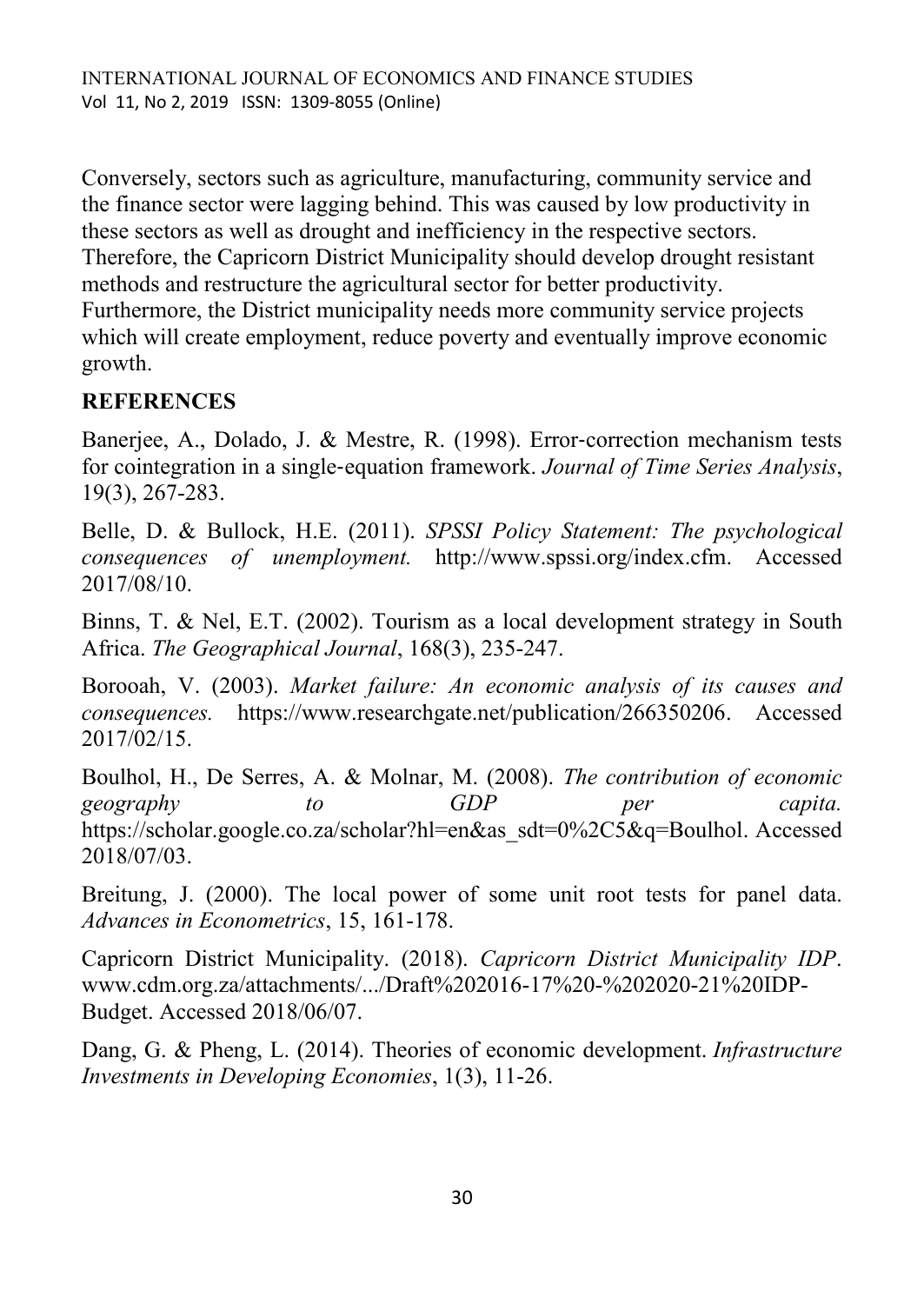Garidzirai, R. (2017). Analysis of key sectors contributing to local economic development in the Capricorn region, Limpopo Province. PhD thesis. Vanderbijlpark, South Africa: North West University.

Giordani, P.E. (2012). Food prices and the multiplier effect of export policy. World Trade Organization economic research and statistics division. Staff Working Paper ERSD-2012-08. Economic Research Division, WTO; Columbia Business School - Economics Department; International Monetary Fund (IMF).

Global Insight. (2017). Global Insight Regional Explorer data base. Pretoria: IHS Markit.

Hadri, K. (2000). Testing for stationarity in heterogeneous panel data. *Econometric Journal,* 3, 148–161.

Heckman, J.J., Ichimura, H. & Todd, P. (1998). Matching as an econometric evaluation estimator. *The Review of Economic Studies*, 65(2), 261-294.

Hsiao, C. (2006). Panel data analysis: Advantages and challenges. *Sociedad de Estad´ıstica e Investigaci´on Operativa*, 1–63.

Kirsten, J.G., Van Zyl, J. & Vink, N. (1998). The agricultural democratization of South Africa. 1st ed. Cape Town: IPA Publishers.

Krongkaew, M. (2016). *Thailand's industrialization and its consequences*. [www.palgrave.com/us/book/9780333625194.](http://www.palgrave.com/us/book/9780333625194) Accessed 2017/02/24.

Levin, A., Lin, F. & Chu, C. (2002). Unit root tests in panel data: Asymptotic and finite-sample properties. *Journal of Econometrics,* 108, 1-24.

Machaka, E.S. (2012). Local economic development (LED) challenges facing the local government in the Limpopo Province: The case of Motumo trading post in the Molemole local municipality of the Capricorn district municipality. (PhD Thesis-PhD). University of Limpopo.

Mbeba, R.D. (2005). An assessment of the impact of Local Economic Development on urban poverty alleviation: The case of Buffalo City Metropolitan. (PhD Thesis) Durban: University of KwaZulu-Natal.

Meyer, D.F. (2016). Formulation and testing of a local economic development potential assessment tool. Paper presented at the  $13<sup>th</sup>$  International Economic and Social Development Conference organized by the ESD Organization, 14 to 16 April, Barcelona, Spain.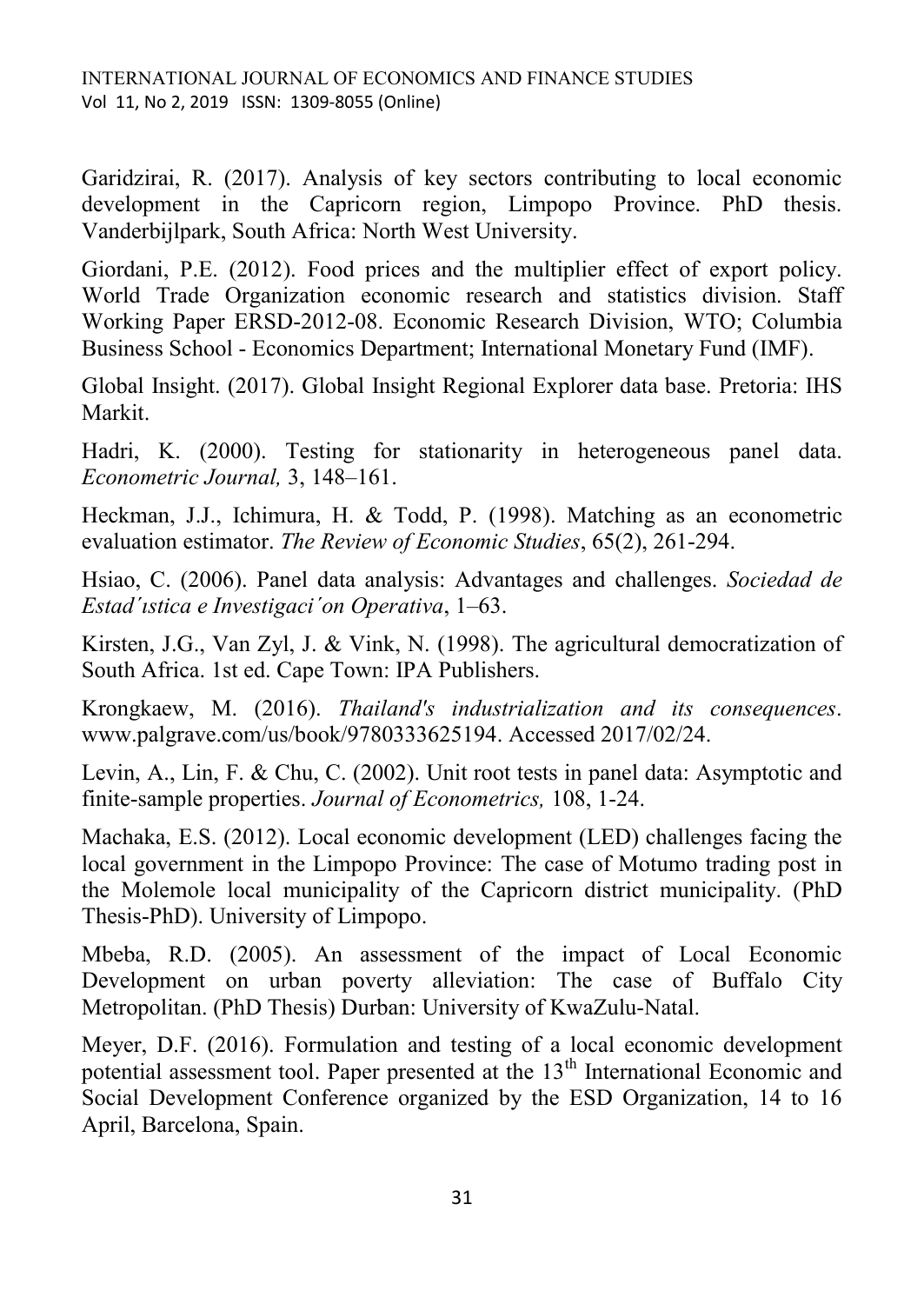Mogalakwena Local Municipality. (2006). *Local economic development strategy.* [http://www.mogalakwena.gov.za/mogalakwena](http://www.mogalakwena.gov.za/mogalakwena-admin/pages/sites/mogalakwena/documents.pdf)[admin/pages/sites/mogalakwena/documents.pdf.](http://www.mogalakwena.gov.za/mogalakwena-admin/pages/sites/mogalakwena/documents.pdf) Accessed 2018/06/12.

Molomole Local Municipality. (2006). Molemole land use scheme. [http://www.molemole.gov.za/docs/framework/Molemole%20Spatial%20Develop](http://www.molemole.gov.za/docs/framework/Molemole%20Spatial%20Development%20Framework,%202013.pdf) [ment%20Framework,%202013.pdf.](http://www.molemole.gov.za/docs/framework/Molemole%20Spatial%20Development%20Framework,%202013.pdf) Accessed 2018/06/07.

Mongale, I.P. (2012). The financial crisis and household savings in South Africa: An econometric analysis. (Thesis-PhD.) Mafikeng: North-West University.

Monsted, M. (1974). Perroux's theory of growth pole and development pole: A critique. *Antipode*, 6(2), 106-113.

Musakwa, W. (2008). Local economic development as a poverty alleviation tool: A case study on the urban renewal program in KwaMashu. (MA Dissertation). Durban: University of KwaZulu-Natal.

Maddala, G.S. & Wu, S. (1999). A comparative study of unit root tests with panel data and a new simple test. *Oxford Bulletin of Economics and Statistics*, 61, 631- 652.

Nel, E.T. (2001). Local economic development: A review and assessment of its current status in South Africa. *Urban Studies*, 38(7), 1003-1024.

Nel, E.T. & Binns, T. (2003). Putting 'developmental local government' into practice: The experience of South Africa's towns and cities. *Urban Forum*, 14, 165-184.

Nghonyama, M.G. (2011). The sustainability of local economic development projects in Thulamela Municipality in the Vhembe District of the Limpopo Province. (MA Dissertation) Mankweng: University of Limpopo.

Notre Europe. (2011). Cohesion policy support for local development: Best practice and future policy options. Final report. [https://blogs2.uef.fi/relocal/wp](https://blogs2.uef.fi/relocal/wp-content/uploads/sites/8/2017/01.pdf)[content/uploads/sites/8/2017/01.pdf.](https://blogs2.uef.fi/relocal/wp-content/uploads/sites/8/2017/01.pdf) Accessed 2018/06/08.

Pedrana, M. (2013). Local economic development policies and tourism: An approach to sustainability and culture. *Regional Science Enquiry Journal*, 5(1), 91-99.

Perasan, M.H. & Shin, Y. (1998). An autoregressive distributed-lag modelling approach to cointegration analysis. *Econometric Society Monographs*, 31, 371- 413.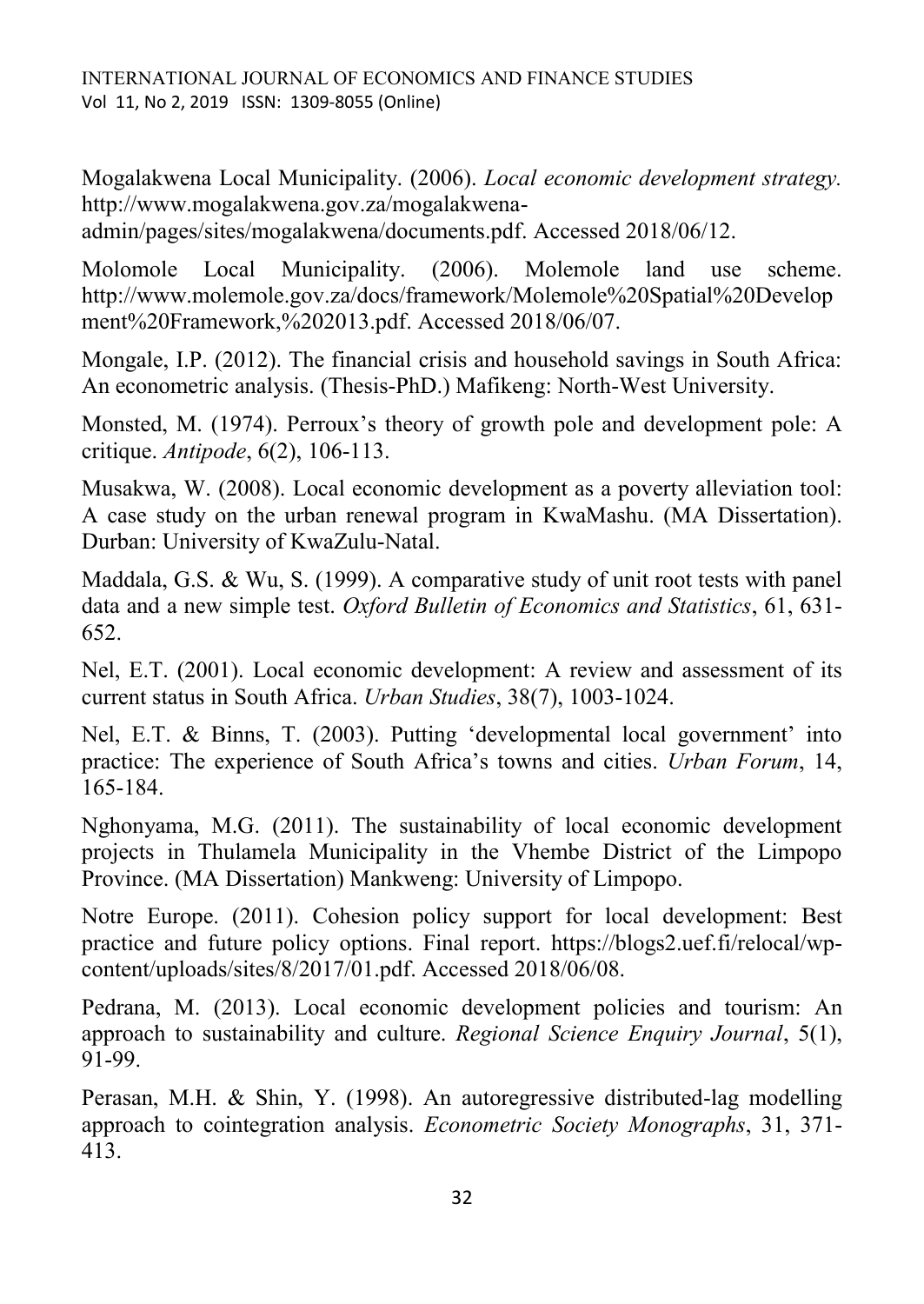Perroux, F. (1955). A note on growth poles. *Growth and Change*, 5(2), 43-49.

Pike, A., Tomaney, J. & Rodriguez-Pose, A. (2006). *Local and Regional Development*. London: Routledge.

Republic of South Africa. (1996). *Growth, employment and redistribution.* www.polity.org.za/govdocs/plicy/growth.html. Accessed 2017/03/16.

Rives, J.M. & Heaney, M.T. (1995). Infrastructure and local economic development. *Regional Science Perspective*, 25(1), 58-73.

Rodríguez-Pose, A. (2001). *The role of the ILO in implementing local economic development strategies in a globalized world* [http://learning.itcilo.it/entdev/LED/pub/Eng/Precourse\\_readings/Rodriguez\\_Pose\\_](http://learning.itcilo.it/entdev/LED/pub/Eng/Precourse_readings/Rodriguez_Pose_2001.pdf) [2001.pdf.](http://learning.itcilo.it/entdev/LED/pub/Eng/Precourse_readings/Rodriguez_Pose_2001.pdf) Accessed 2018/04/25.

Seduma, M.P. (2011). The impact of local economic development on the livelihood of communities in Ba-Phalaborwa municipality, Mopani, Limpopo province, South Africa: (MA Dissertation), University of Limpopo.

Sloman, J. (1994). Economics. 2nd ed. Hertfordshire: Harvester Wheatsheaf.

Smith, A. (1776). An inquiry into the nature and causes of the wealth of nations. Oxford: Clarendon Press.

South Africa Local Government Association (SALGA). (2010). Key issues in local economic development in South Africa and a potential role for SALGA. [https://www.salga.org.za/Documents/.pdf.](https://www.salga.org.za/Documents/.pdf) Accessed 2018/06/09.

Statistics South Africa. (2018). Gross domestic product. Statistics South Africa, Pretoria: Government Printer.

Stellenbosch Local Municipality. (2008). Investment incentive and retention policy framework. Cape Town: Urban-Econ. [https://www.stellenbosch.gov.za/documents/socio-economic-data/1723](https://www.stellenbosch.gov.za/documents/socio-economic-data/1723-investment-incentive-and-retention-policy-framework-30-june-2014/file) [investment-incentive-and-retention-policy-framework-30-june-2014/file.](https://www.stellenbosch.gov.za/documents/socio-economic-data/1723-investment-incentive-and-retention-policy-framework-30-june-2014/file) Accessed 2018/06/19.

Todaro, M. & Smith, S.C. (2006). Economic development. 9th ed. London: Addison-Wesley.

Triegaardt, J.D. (2014). Assessing local economic development and social welfare benefits in a globalised context. Web access: www.dbsa.org/Research/Documents/Assessing%20local. Accessed 2017/09/12.